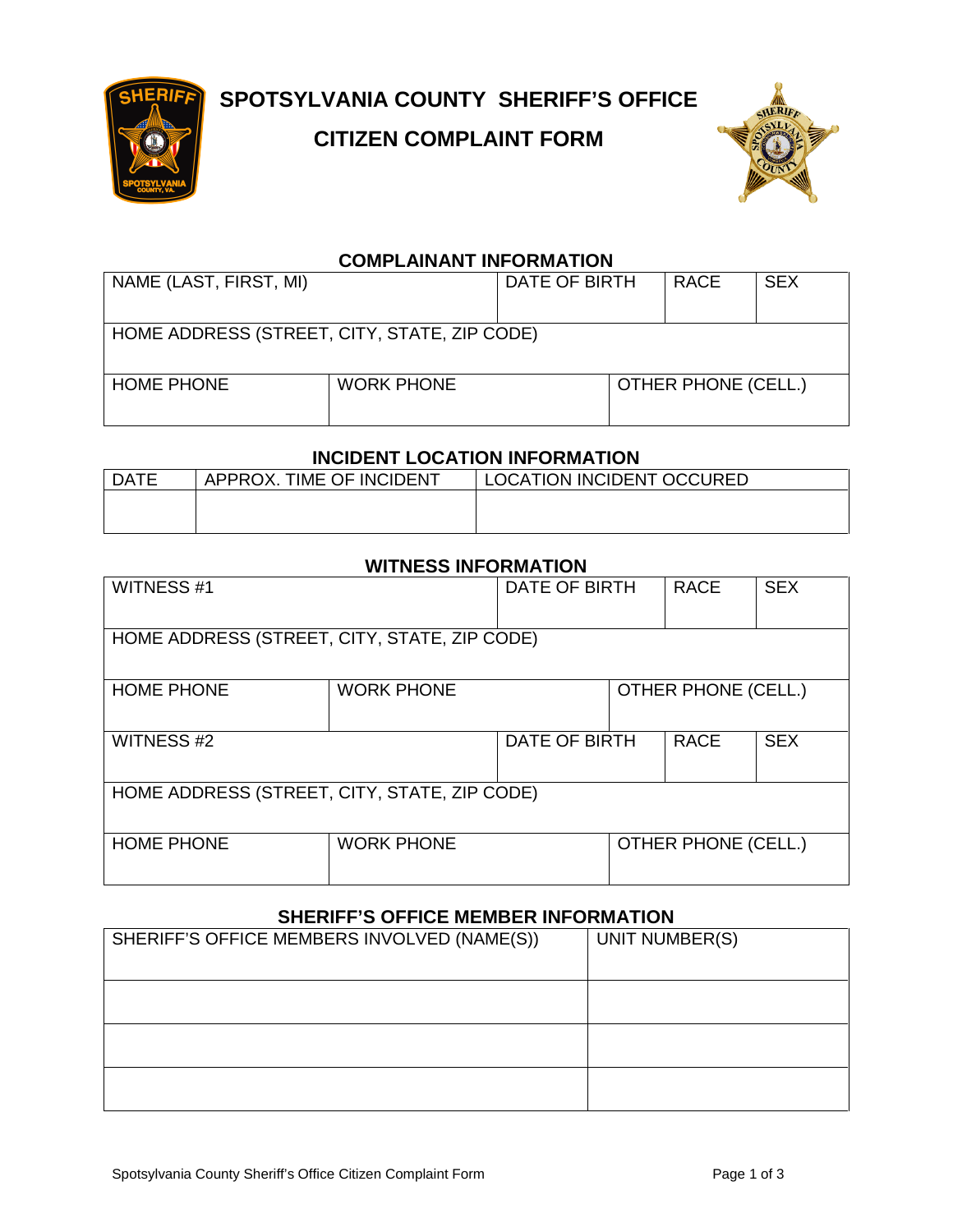#### **STATE YOUR SPECIFIC COMPLAINT AND DESCRIBE THE CIRCUMSTANCES**

## **\*\* IF ADDITIONAL SPACE IS NEEDED, ATTACH ADDITIONAL SHEET \*\***